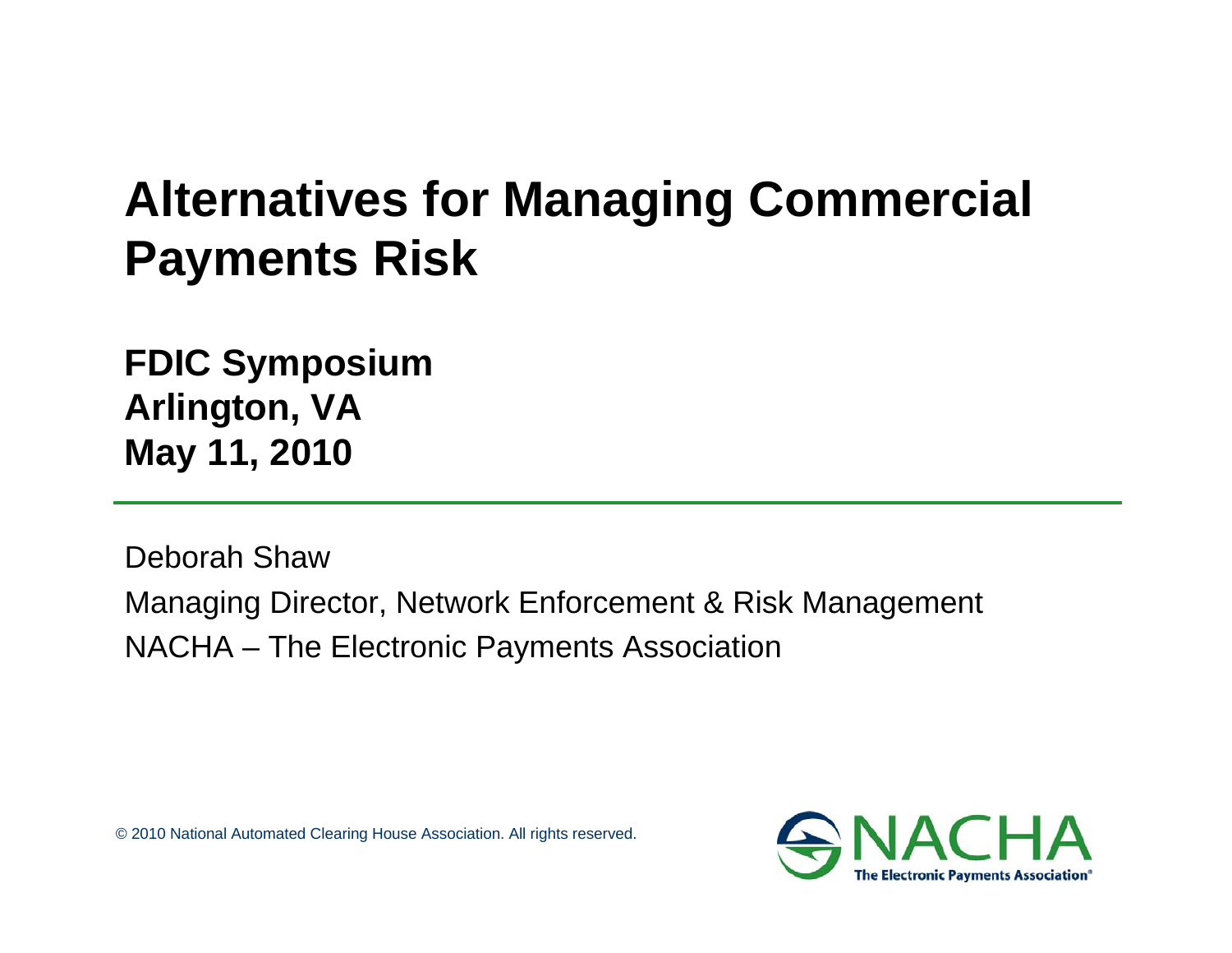## NACHA and the ACH Network

- • As administrator of the ACH Network, NACHA:
	- creates and maintains the *NACHA Operating Rules*,
	- enforces the *Rules*,
	- proactively develops Network risk policy, and
	- responds to Network risk events
- • NACHA implements its risk strategy by:
	- making changes to the *NACHA Operating Rules*,
	- disseminating best practices,
	- identifying industry offerings available to mitigate risk, and
	- developing tools to manage the risk profile of the Network on an ongoing basis

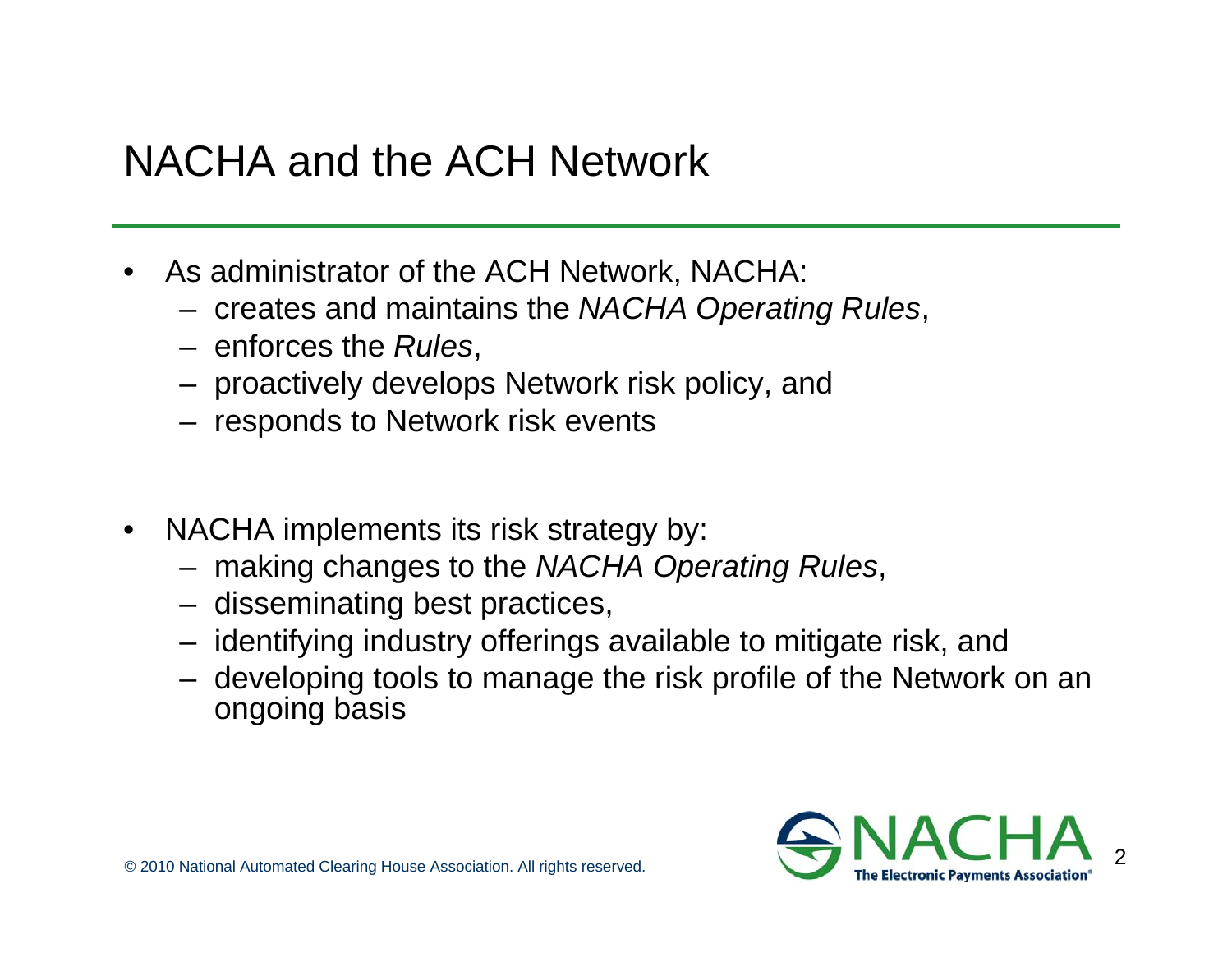# **Background**

- • Types of ACH Applications:
	- Debit transactions
	- Credit transactions
- • Return codes are tracked, such as:
	- Unauthorized
	- Invalid account
	- Not sufficient funds
- $\bullet$  "Traditional fraud" typically involved debit payments: including telemarketing fraud, credit repair, and membership clubs using ACH debit applications
	- –Unauthorized debit return rates as key indicator
- •Since 2001, debit unauthorized return rates fell move than 50% from .09% to .04%
- • Recently fraud activity targeting businesses has resulted in fraudulent credit payments
	- ACH credits
	- wire transfers

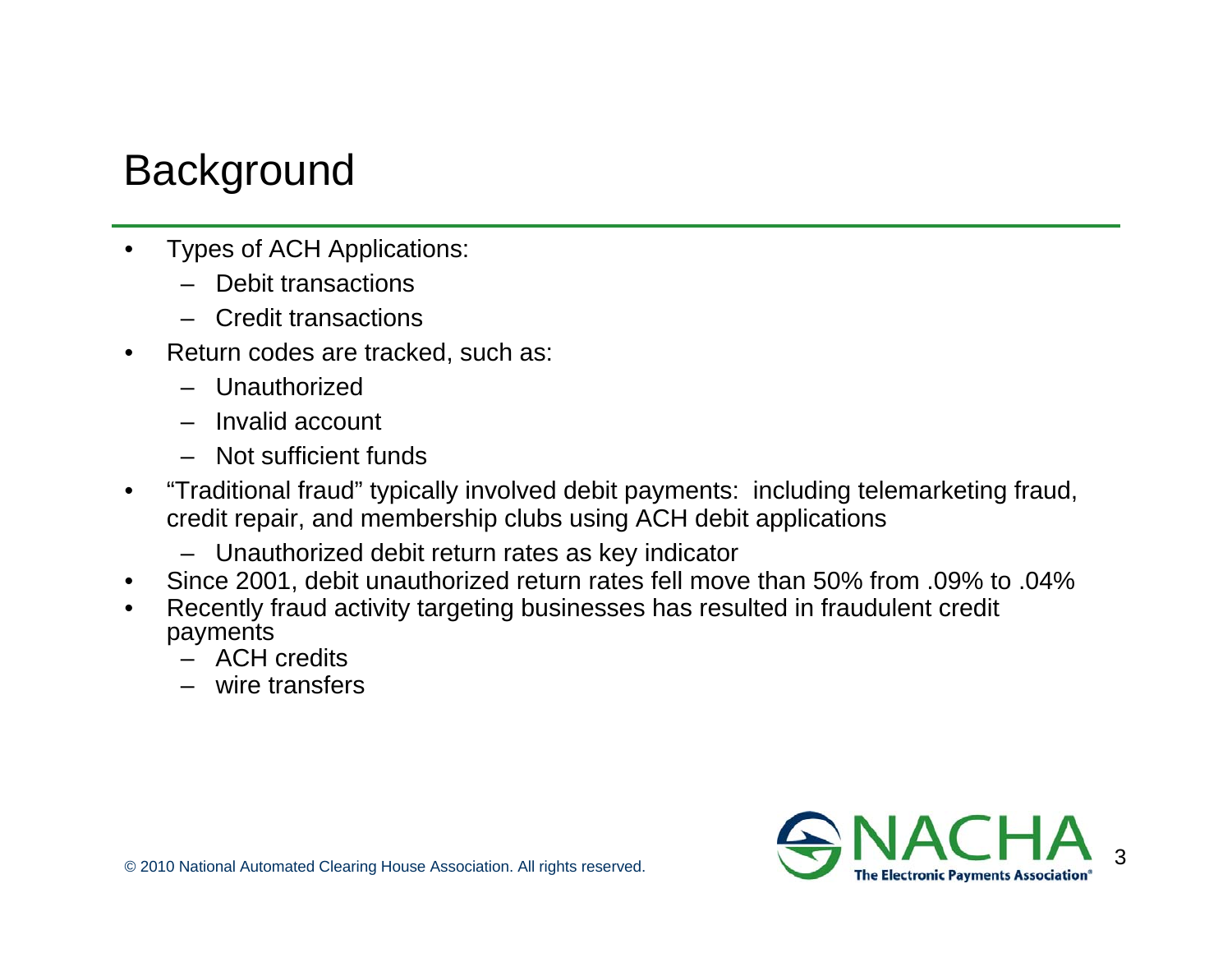### Risk Mitigation Efforts have been Robust

- • ACH Debit Transactions grew 18.1% CAGR, while unauthorized returned debits grew at 5.9% CAGR
- • The impact of solid Network-wide *Rules* and risk management efforts shows in the downward trend of the absolute volume of unauthorized debit returns





4**The Electronic Payments Association**<sup>®</sup>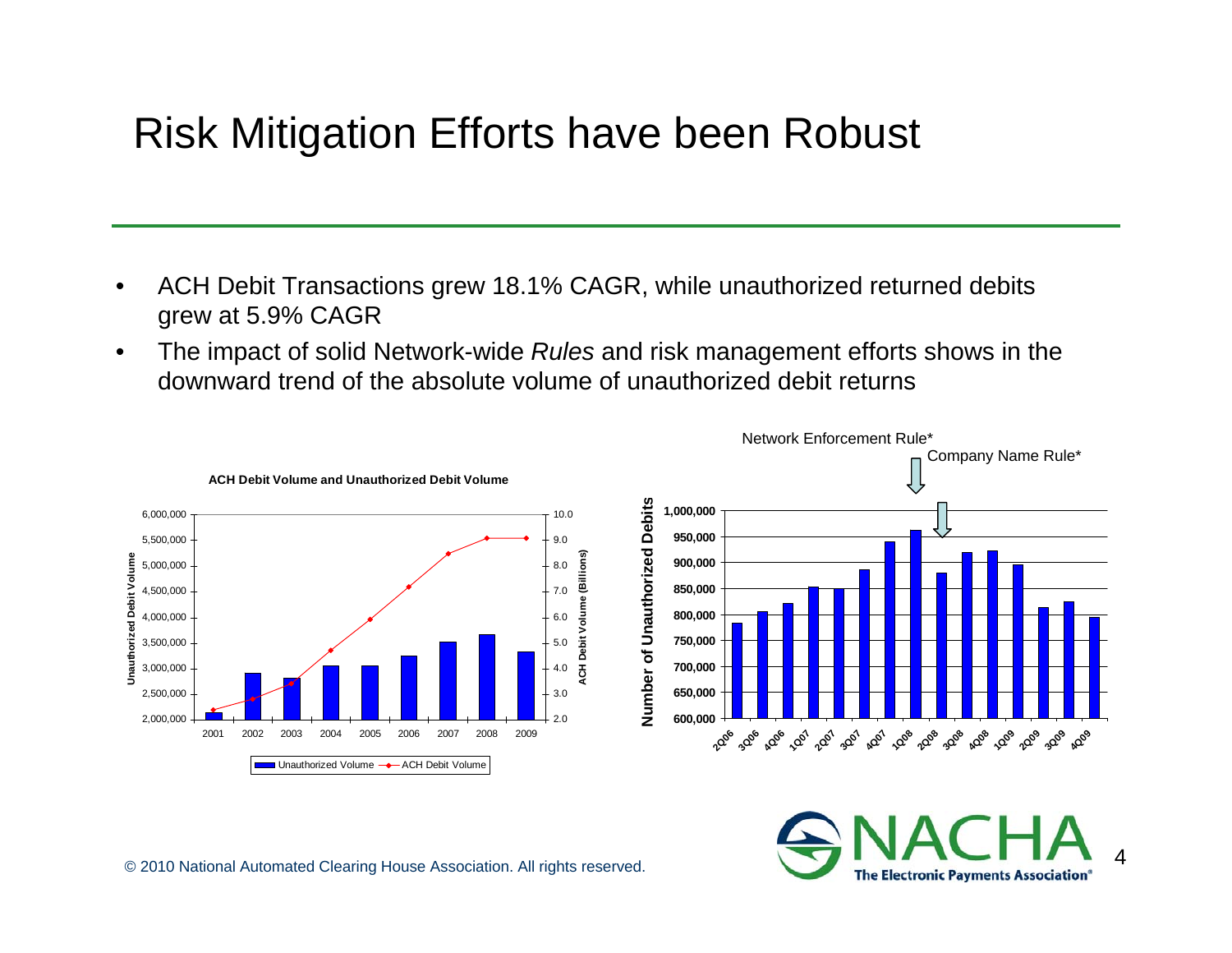#### What is Corporate Account Takeover?

- • A type of identity theft in which cyber-thieves gain control of a business' bank account by stealing the business' valid online banking credentials through malware (among other methods)
	- Corporate account takeover is about compromised identity credentials it is not about compromises of the wire system or ACH Network
- A computer can become infected with malware which can then spread across the business' entire internal network. This can happen through:
	- infected documents attached to an e-mail
	- a link contained within an e-mail that connects to an infected web site
	- visiting legitimate web sites especially social networking sites and clicking on the documents, videos or photos posted there
	- a USB port using a flash drive (that was infected by another computer)
- The cyber-thieves can then initiate funds transfers, by ACH or wire transfer, to the bank accounts of associates within the U.S. ("Money Mules") or directly overseas (with wires)

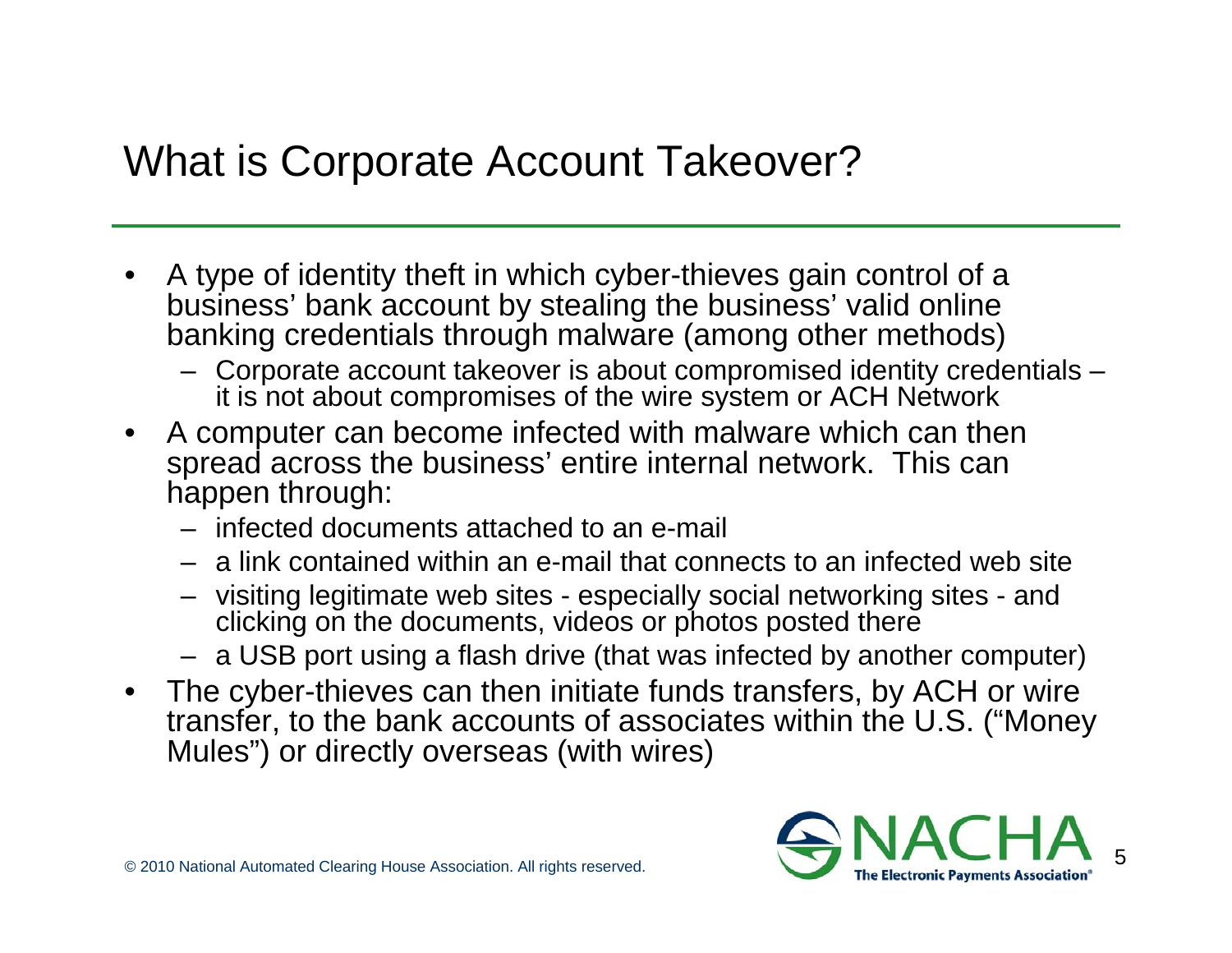# FI and Business Partnership to Protect Against Cyber-thieves

- Smaller FIs and small and medium-sized businesses are being targeted because they are perceived by criminals as more likely to have insufficient controls
- The perception is that many small businesses do not practice dual control, do not utilize value-added banking services, and do not monitor and reconcile their accounts on a frequent or daily basis
- Financial institution and business customers have distinct responsibilities to help address the security of online access to accounts

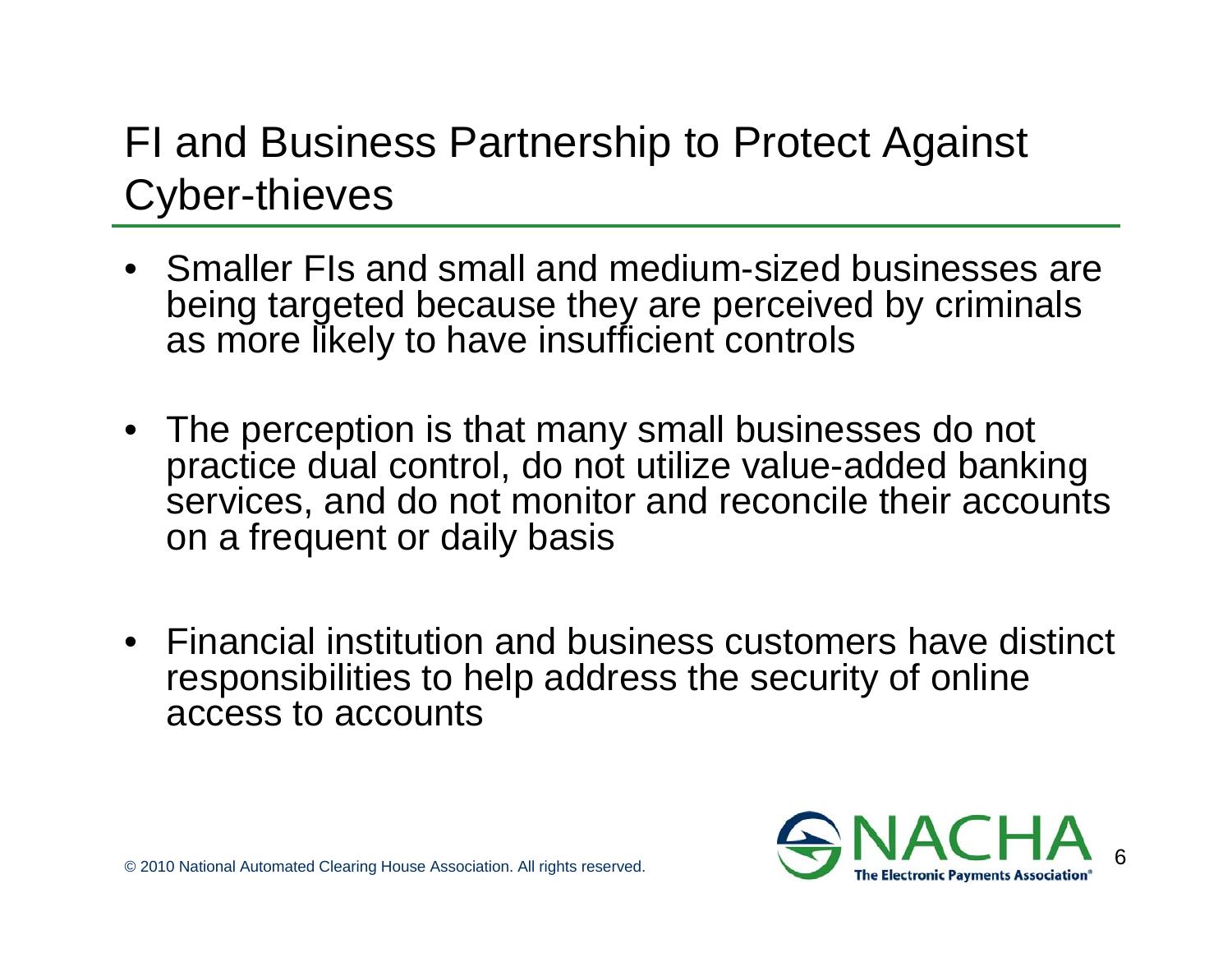# Recommendations for Originating FIs

- •Deploy multi-factor and multi-channel authentication
- •Require dual control
- •Enable out of band transaction verification
- $\bullet$ Provide out of band alerts for unusual activity
- $\bullet$  Establish and monitor exposure limits that are related to the customers' activities
- •Explore tools offered by vendors to prevent or detect fraud
- • Consider the risk management services offered by the ACH **Operators** 
	- e.g., ACH Origination Threshold/Cap
- • Educating business customers is essential to risk mitigation strategies

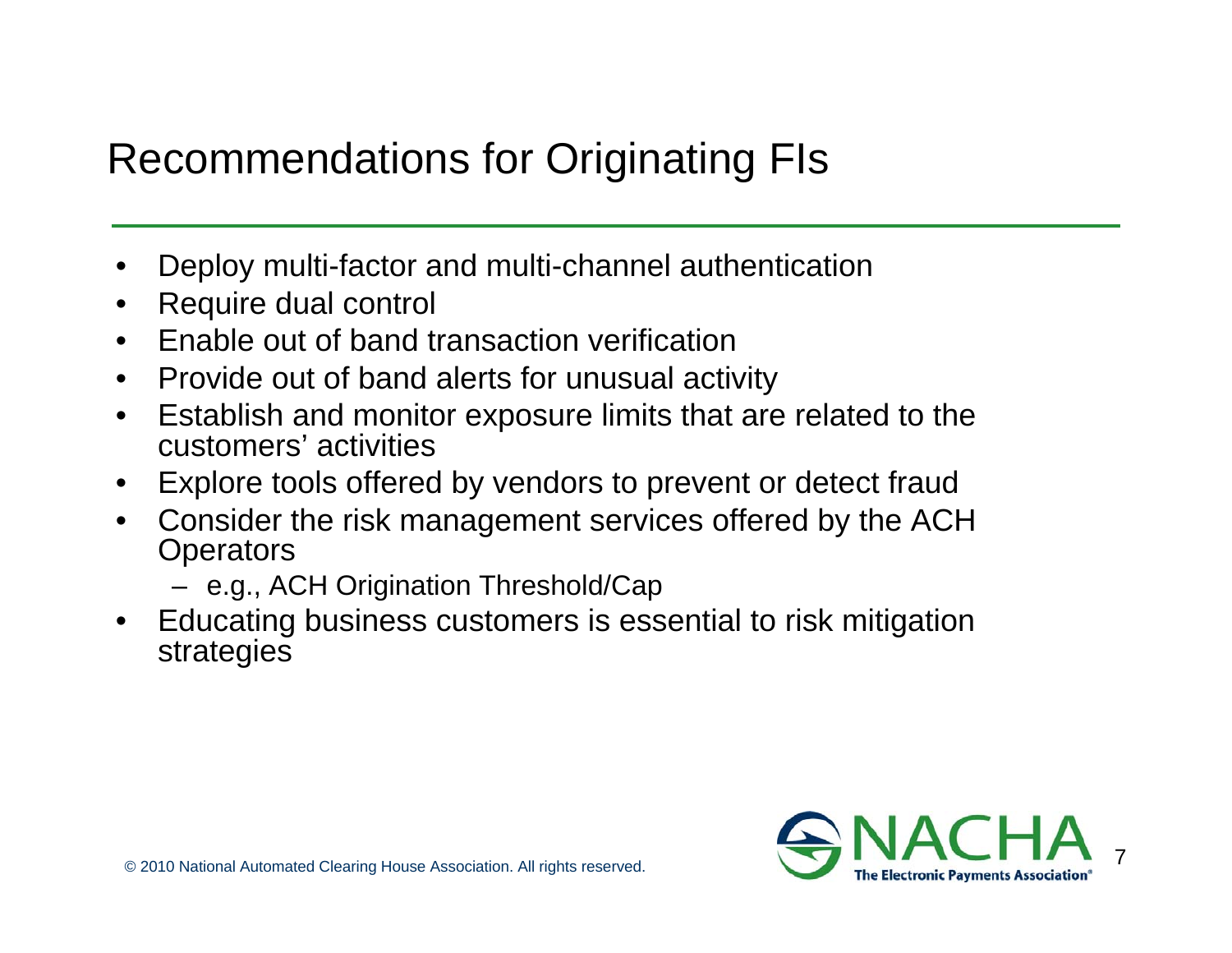## Recommendations for Receiving FIs: How to Spot a Money Mule

- • According to the FDIC, money mule activity is essentially electronic money laundering addressed by the Bank Secrecy Act and AML regulations
- • How to Spot a Money Mule
	- A financial institution can look for a pattern of activity that is consistent with corporate account takeover:
		- A new account opened by a customer with a small deposit, followed shortly by one or more large deposits by ACH credit or wire transfer
		- An existing account with a sudden increase in the number and dollar amounts of deposits by ACH credit or wire transfer
		- A new or existing accountholder that withdraws a large amount of cash shortly after a large deposit (often 5-10% less than the deposit)
- •In many cases, the dollar amounts of deposits and withdrawals are around \$9000

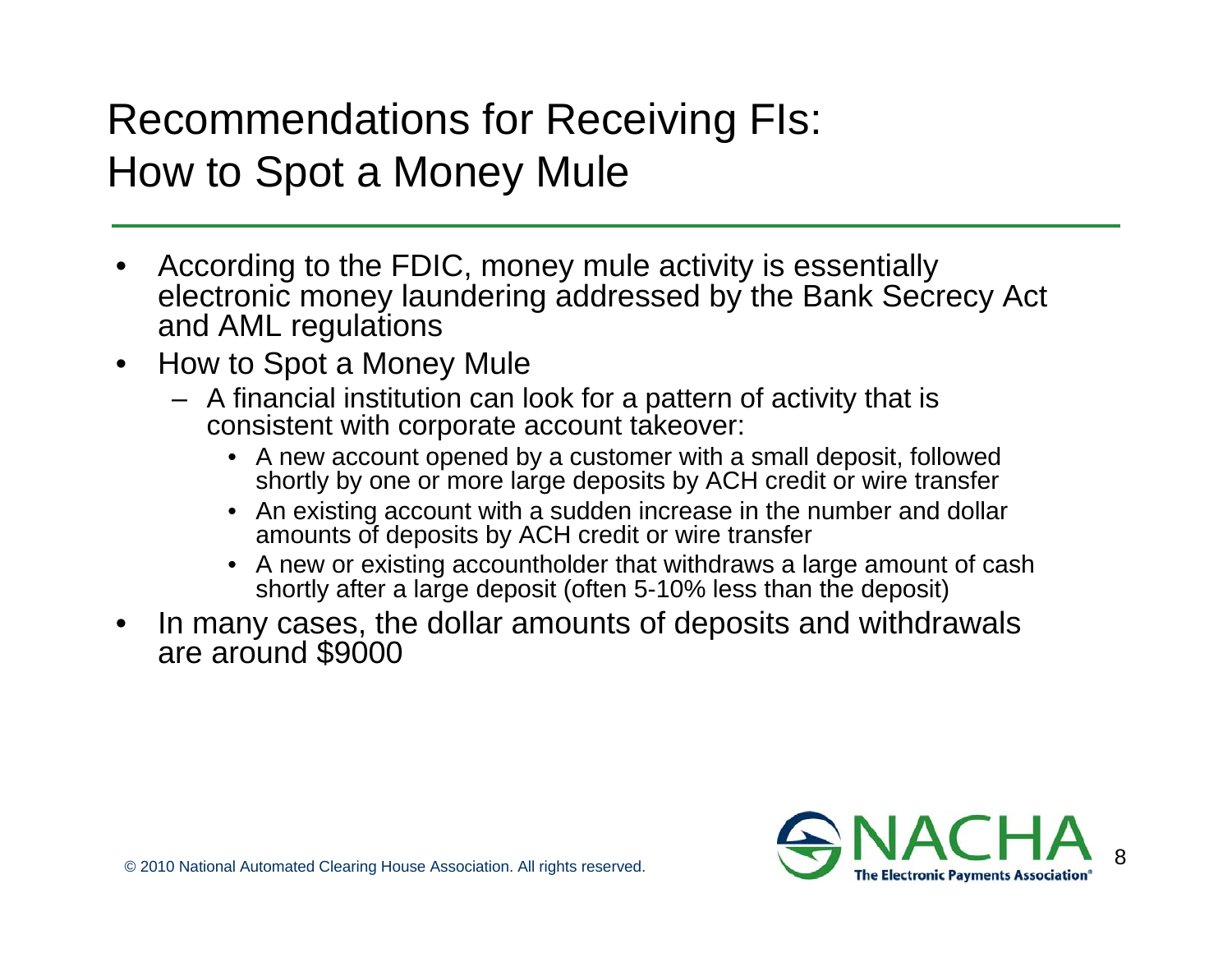#### Recommendations for Businesses

- • Initiate ACH and wire transfer payments under dual control. For example:
	- –One person authorizes the creation of the payment file
	- –A second person authorizes the release of the file
- Restrict functions for computer workstations and laptops that are used for online banking and payments
	- – For example, a workstation used for online banking should not be used for general Web browsing and social networking
	- – A better solution: use a dedicated computer to conduct online banking and payments activity
- •Monitor and reconcile accounts daily

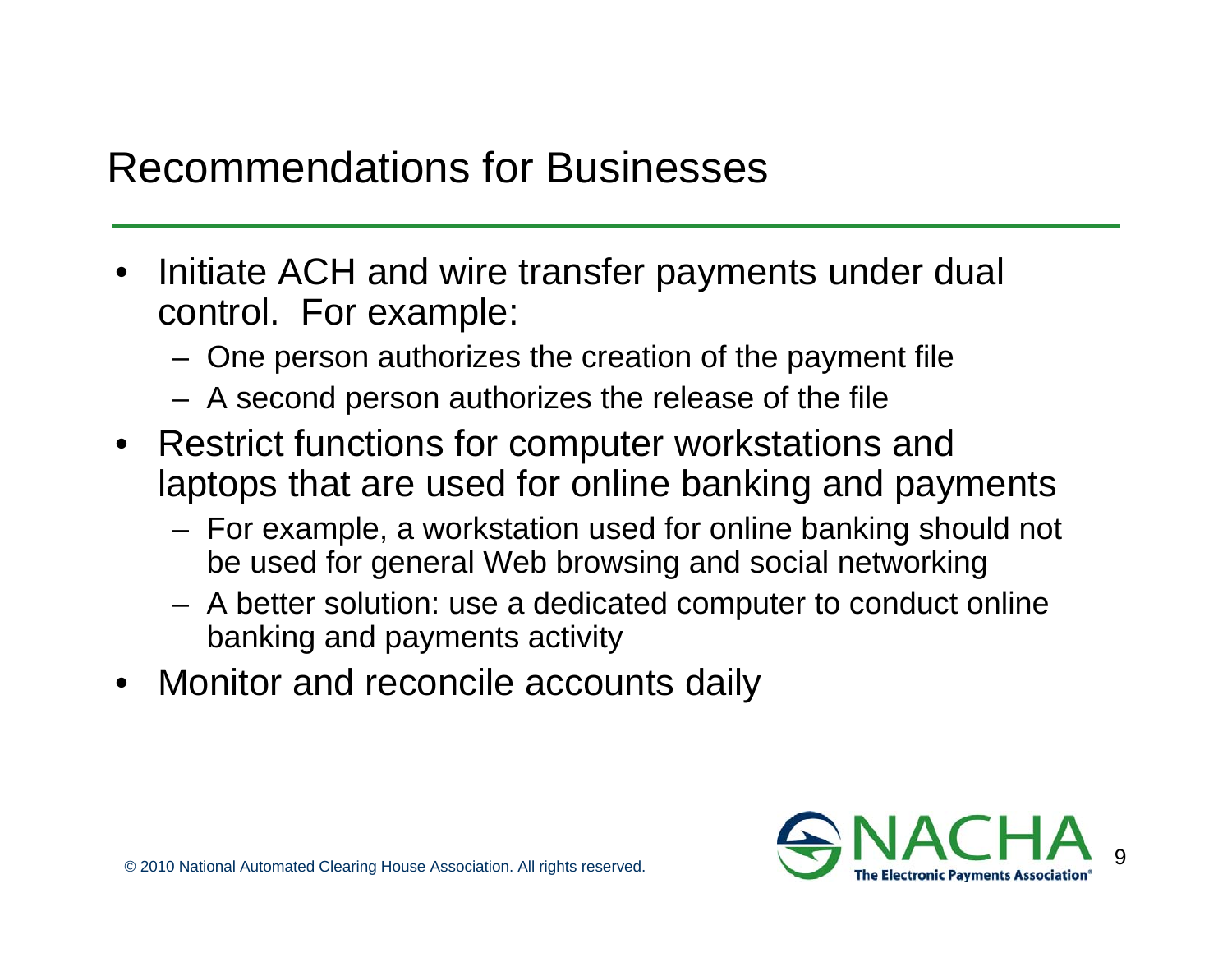### Recommendations for Businesses

- Install commercial anti-virus and desktop firewall software on all computer systems
- Ensure anti-virus and security software is up to date
- Utilize routine and "red-flag" reporting for transaction activity
- Never access bank accounts at Internet cafes, or from public wi-fi hotspots (airports, etc)
- Additional resources for businesses:
	- **Links of the Common** BBB outreach to small businesses: Data Security Made Simple